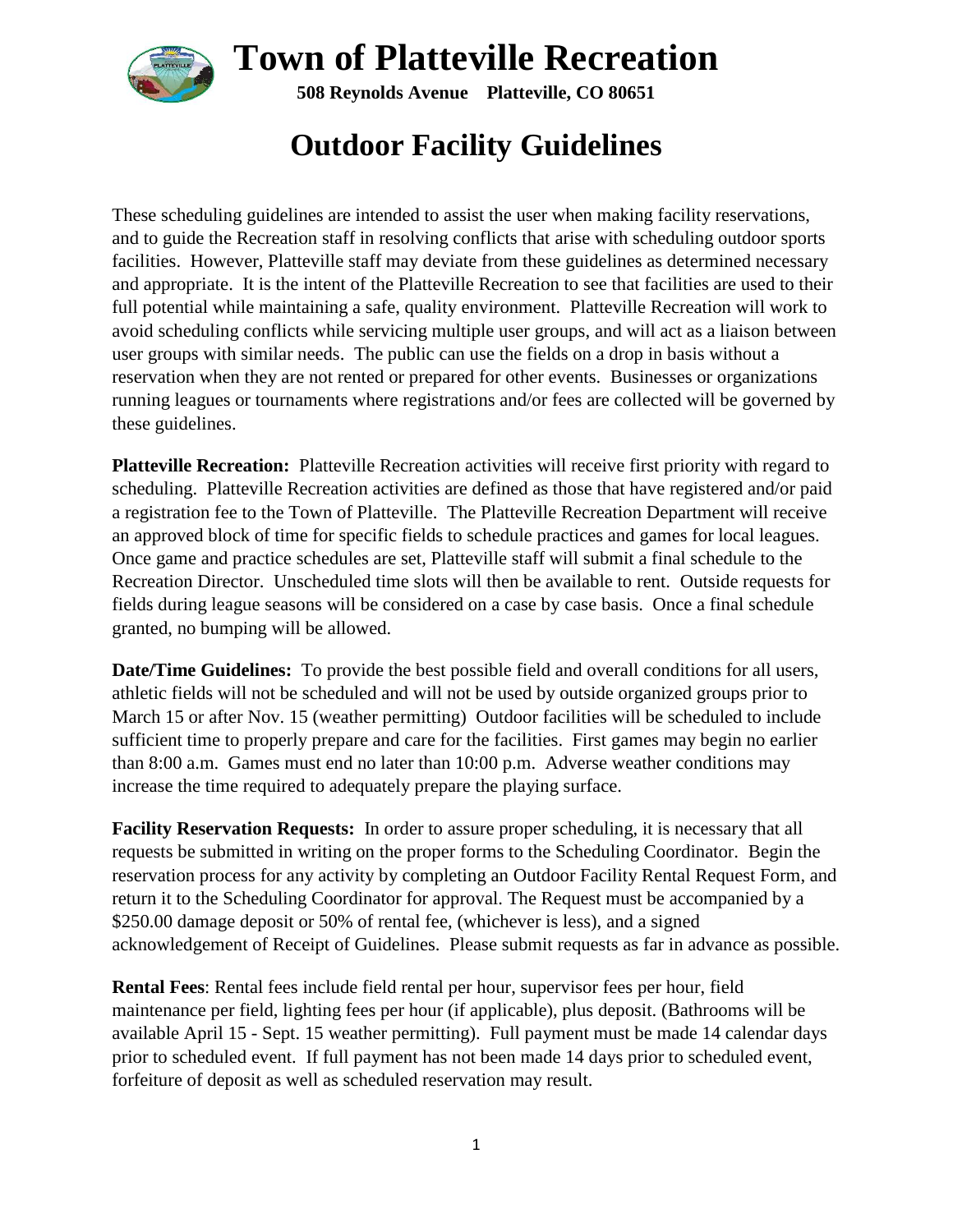

**508 Reynolds Avenue Platteville, CO 80651**

**Cancellations:** In case of questionable conditions, a Town Staff member will determine whether the fields are playable. A member of the Town Staff and the event representative will collaborate to make the appropriate decision regarding cancellation or postponement. If fields are deemed unplayable a full refund will be made. **Under no circumstances will games be played on fields deemed unplayable by Town Staff.**

Below are examples of field cancellations that will result in cancellation:

- Precipitation before an event leaving standing water on the field.
- The field is slippery or unsafe.
- The costs of getting the field preparation is prohibitive.
- Drought related conditions.

\*\*It will be the responsibility of the Event Director to inform teams of any schedule changes.

**Insurance:** All requests for use must be accompanied by a \$1 million per occurrence liability certificate with the Town of Platteville listed as an additional insured to be considered. Insurance can be obtained through a specific sport sanctioning body that provides the required insurance.

**Field Maintenance:** Outdoor facilities will be scheduled to include sufficient time to properly prepare and care for the facilities. Once field prep is completed, the event director is liable for payment for field prep. Platteville Recreation will provide initial field prep which will be completed prior to the event. If a scheduled reservation is cancelled due to poor weather conditions, then a full refund will be made, and no preparation will be done to the fields. \*Note: If wet fields exist and maintenance is necessary, the following will apply:

- It will be the decision of the event director to approve the use of *Surface*.
- Staff will not apply any field drying agents without prior approval from the event director.
- *Surface* will be applied upon approval at the rate of \$10.00 per bag
- Additional staff required for field prep will be billed at \$15.00 per hr. per additional staff member.
- No outside vehicles or equipment will be allowed on the fields for maintenance.

### **Special Notes (Softball/Baseball)**

- No soft-toss or hitting any type of balls directly into fences or backstops.
- No batting practice or pitching machines without catchers, portable nets or backstops.
- No climbing on fence or batting cages

**\*NOTE:** No one other than Platteville Recreation staff may remove pitching rubbers.

**Field Supervisors:** A field supervisor will be assigned, if necessary, to open and close each complex, open and close bathroom facilities, assist in emergency situations, and to make sure Town equipment and facilities are utilized appropriately. Their time will be billed at \$15.00 per hr., to be paid by the event director renting the facility. Depending on the size and location of the event, multiple field supervisors may be required, and will be determined the Platteville Recreation Director.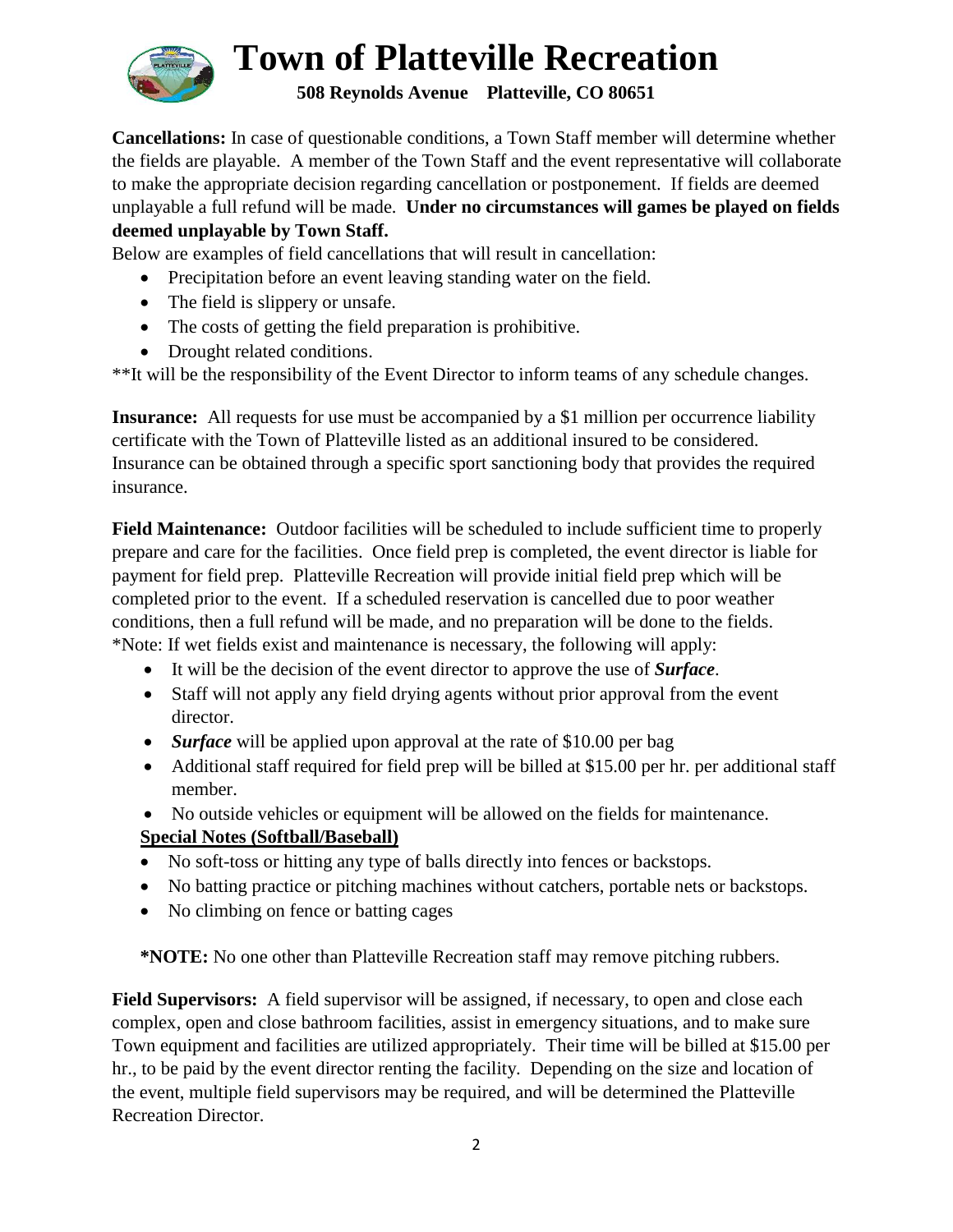

**508 Reynolds Avenue Platteville, CO 80651**

### **Advertising**

Advertising for events other than those sponsored by the Town of Platteville, must receive prior approval from the Platteville Recreation Director.

### **Admission**

Admission charges for events other than those sponsored by the Town of Platteville must receive prior approval from the Platteville Recreation Director. Event Director must obtain a sales tax license from the Colorado Department of Revenue if required, and provide a copy to the Platteville Recreation Director. (Town Staff may be able to provide information regarding the licensing process).

### **Concessions**

The Town of Platteville will provide staff to run concessions. No other sales will be allowed without prior written approval from the Recreation Director. Event Director must obtain a Colorado sales tax license if required, and provide a copy to the Platteville Recreation Director. Approval from the Platteville Recreation Director does not guarantee approval from the Colorado Department of Revenue.

### **Outdoor Venders**

All applicable guidelines and ordinances of the Town of Platteville must be observed by outdoor vendors. Event Director must obtain a sales tax license from the Colorado Department of Revenue if required, and provide a copy to the Platteville Recreation Director.

### **Alcohol**

The following restrictions will be strictly enforced and event directors and/or league officials are required to inform all participants to abide by them. To assist in enforcing these restrictions, the Field Supervisor has the authority to remove an individual or team from premises if alcohol is found on Town-owner property. The police shall be notified, if deemed necessary.

- No person may bring alcoholic containers or have possession of alcohol at any Town of Platteville facility.
- In specific situations, a Special Event Permit may be obtained from the Town of Platteville to allow the use and/or sale of alcohol during events. This Permit requires submittal 60 days prior to the event. Contact the Town Clerk/Treasurer for information.

### **Parking**

All parking shall comply with ordinances of the Town of Platteville and be located in designated parking areas only. Tickets will be issued by the Platteville Police Department if appropriate.

### **Cleanup**

The Event Coordinator is responsible for cleanup of all fields and facilities used. This includes warm-up areas, parking lots and the fields themselves. Failure to thoroughly clean any one of these areas will result in a \$50.00 per field per day. A Town Staff member will determine if the fields have been cleaned adequately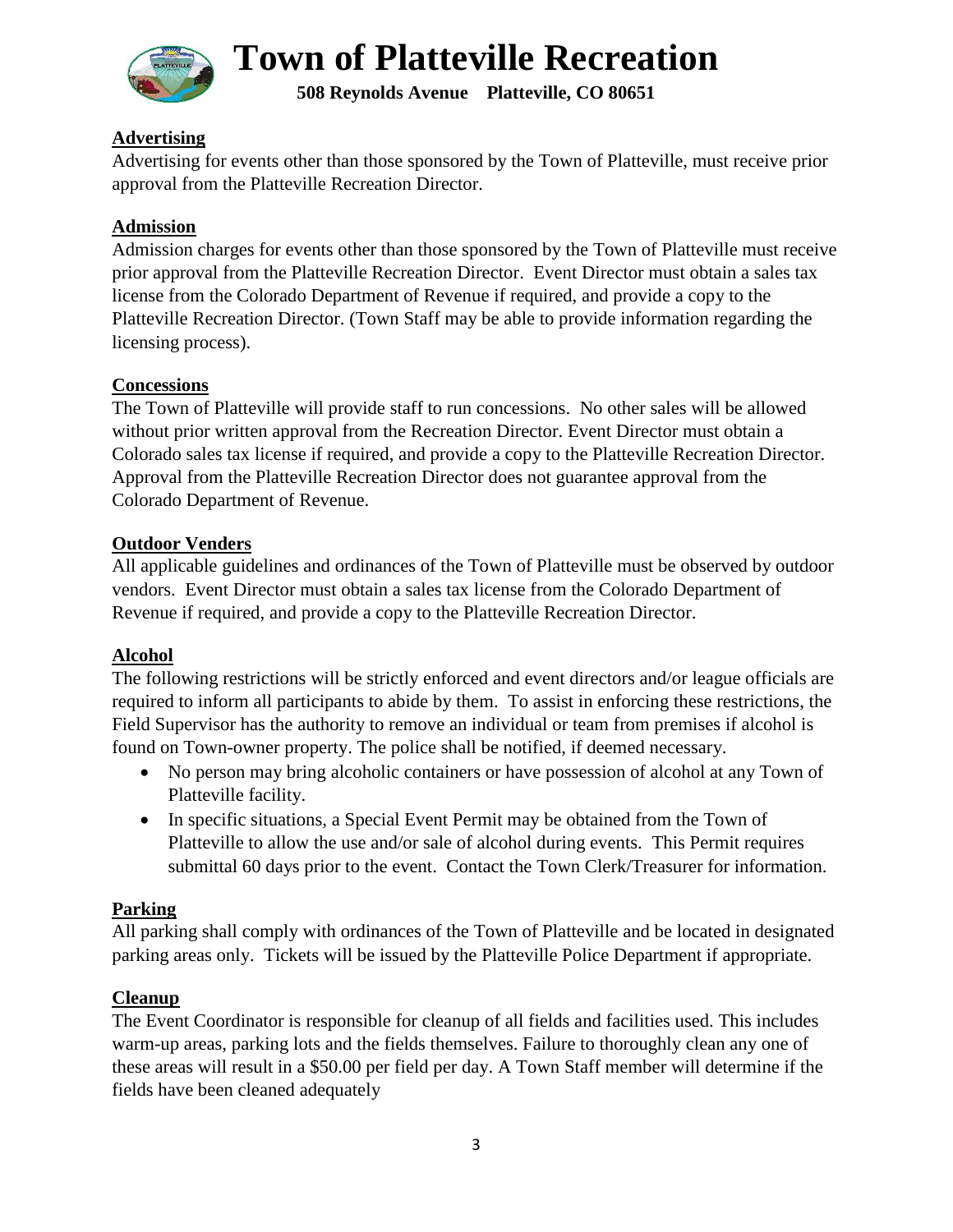

**508 Reynolds Avenue Platteville, CO 80651**

### **All Users Rental Guidelines**

Event Coordinators shall provide scorekeepers and umpires.

All equipment belonging to the renter shall be removed from the facility immediately following the end of the event. Platteville Recreation does not rent any personal equipment.

### **Damage/ Jeopardizing Use:**

A facility will not be scheduled or scheduled event will be cancelled if the Town Staff reasonably determines event will cause excessive damage to the facility. A user may be denied the future access to a Town facility if previous damage has occurred.

**Example**: Facilities are left unsecured; trash and debris is not removed; equipment is damaged or stolen; park rules and regulations have been ignored or violated. Damage associated costs will be deducted from the Damage Deposit.

### **Facility Fee Schedule**

### **Platteville Ball Fields**

**Damage Deposit:** \$250.00 or 50% of rental fee (whichever is less).

### **Field Rental**

**Prime Rate (per hour):** \$30.00 per field per hour (not to exceed \$180.00 per field per day). Prime rate dates: May 1 – September 30.

**Non-prime Rate (per hour):** \$25.00 per field per hour (not to exceed \$150.00 per field per day). Non-prime dates: March 1- April 30 and October 1 – November 15.

**Field Prep Fee:** \$30.00 per field. Includes chalking, pitching rubber, and bases.

**Field Supervisor Fee**: \$15.00 per hour per supervisor

**Field Lighting:** \$75.00 per evening

**Bases only**: \$15.00 per field per day

**Temporary Fencing:** \$50.00 per field per day

### **Ball Field Dimensions**

| Field                      | Fence | <b>Base Distance</b> | <b>Pitching Distance</b> |
|----------------------------|-------|----------------------|--------------------------|
| <b>West Baseball Field</b> | 300'  | $60'$ 75' 90'        | 90'                      |
| <b>East Softball Field</b> | 300'  | $60^{\circ}$         | $60^{\circ}$             |